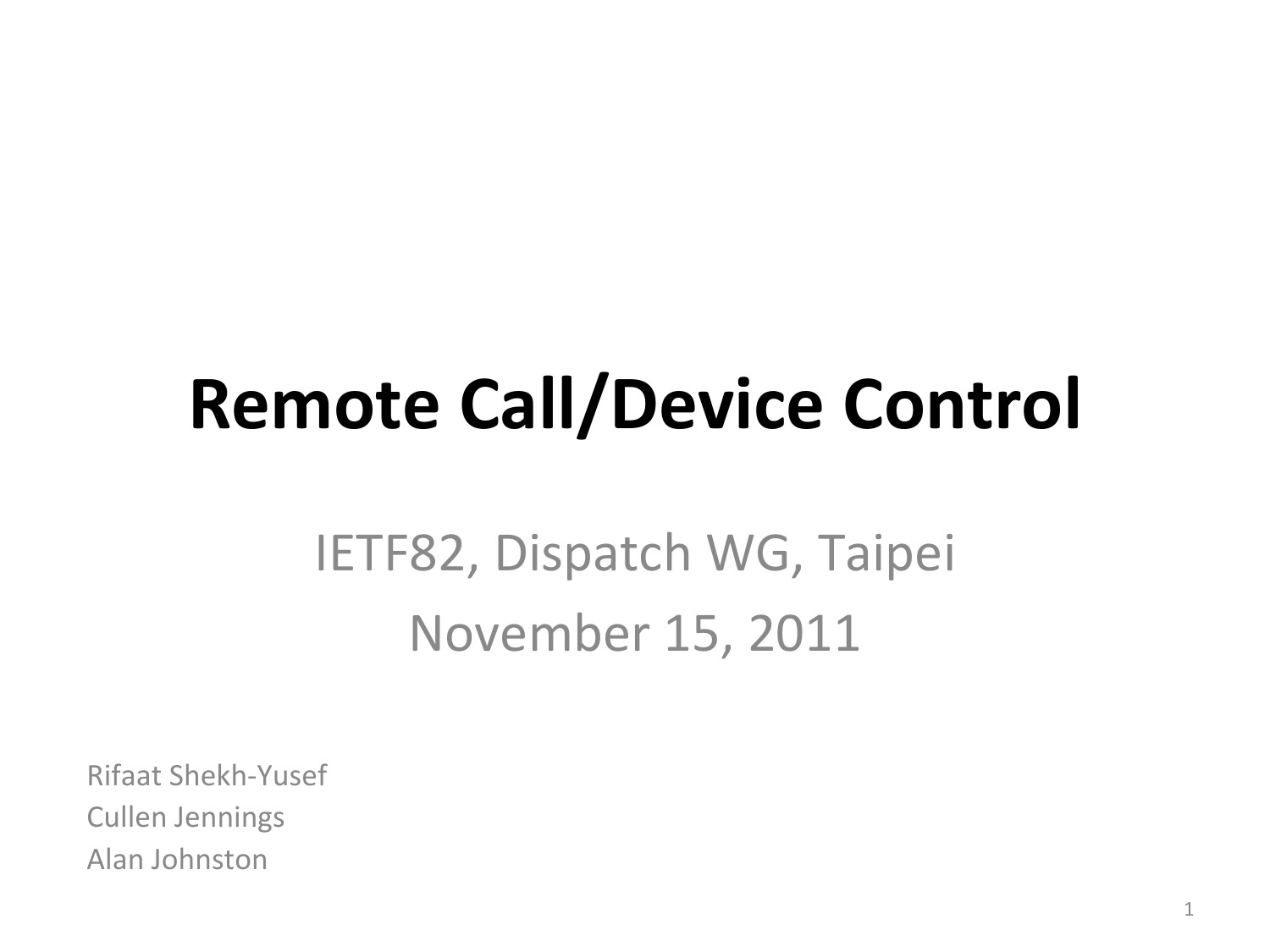# **Background&**

- A SIP application is a program running on a SIP network element that provides some valueadded function to a user.
- Some SIP applications are in the SIP signaling path of the User Agents it's interacting with, while other applications are outside the SIP dialog between the User Agents.
- Some of these applications need a remote control mechanism to allow these applications to invoke or monitor actions on a remote User Agent.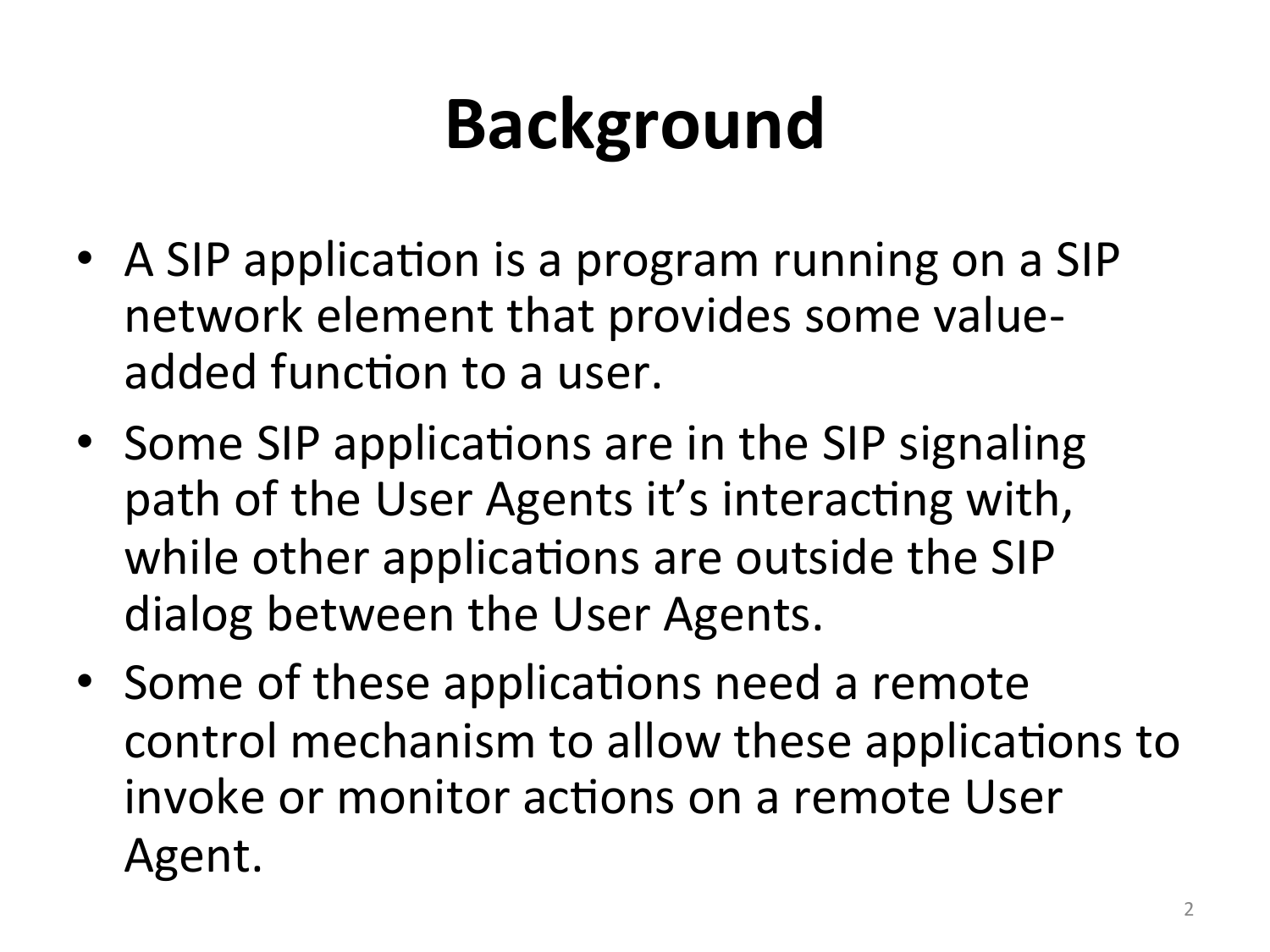### Use Case 1: Loosely Coupled Devices

- A collection of loosely coupled SIP User Agents which would like to present a coordinated user experience.
- All these devices are under the control of one user.
- These devices might have different capabilities, e.g. audio device and video device.
- The user is interested in using more than one device to participate in a conversation with a remote party.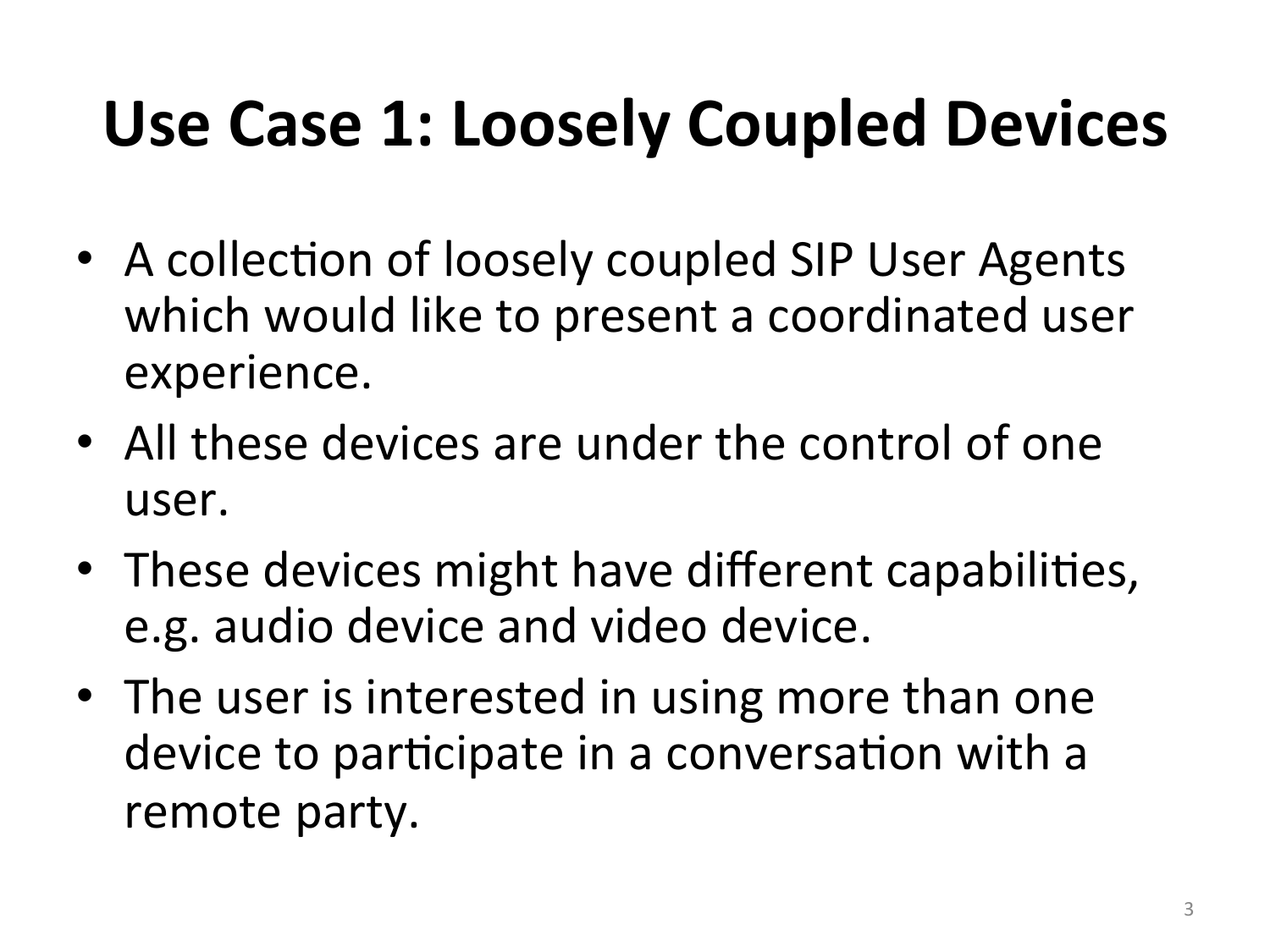# Use Case 2: Proxy Applications

- A wide range of third party or proxy applications need to remotely control or influence a SIP User Agent, e.g. Contact Center environment.
- The user might have multiple devices and the proxy application is in the signaling path and aware of the activities on these devices.
- These third party or proxy applications are configured as trusted network elements.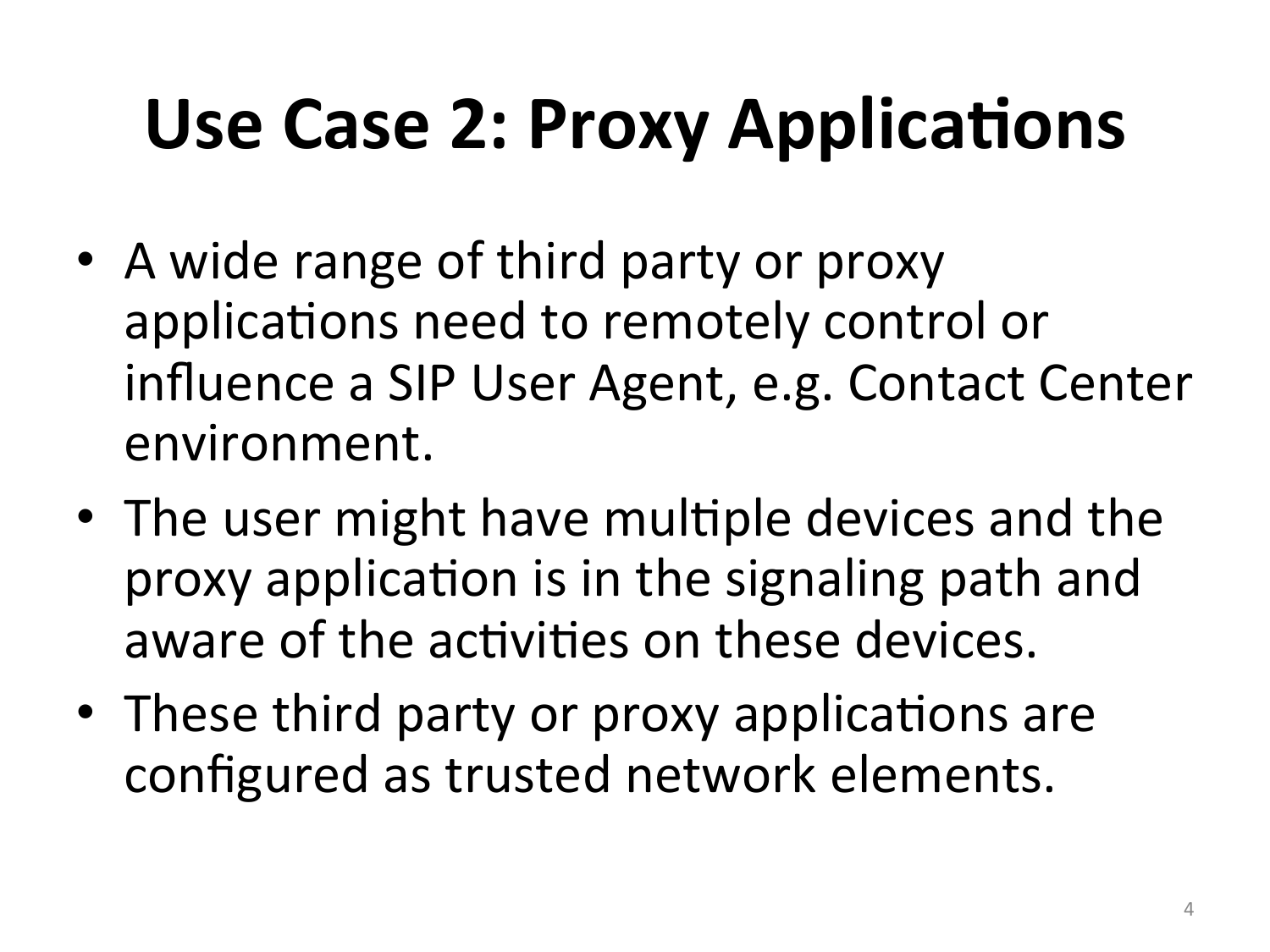### **Existing SIP Mechanism: REFER**

- SIP allows for the invocation of actions on a remote User Agent using the REFER method.
- The actions that can be invoked by the REFER method are limited, and there is a need for more actions by some of these SIP applications.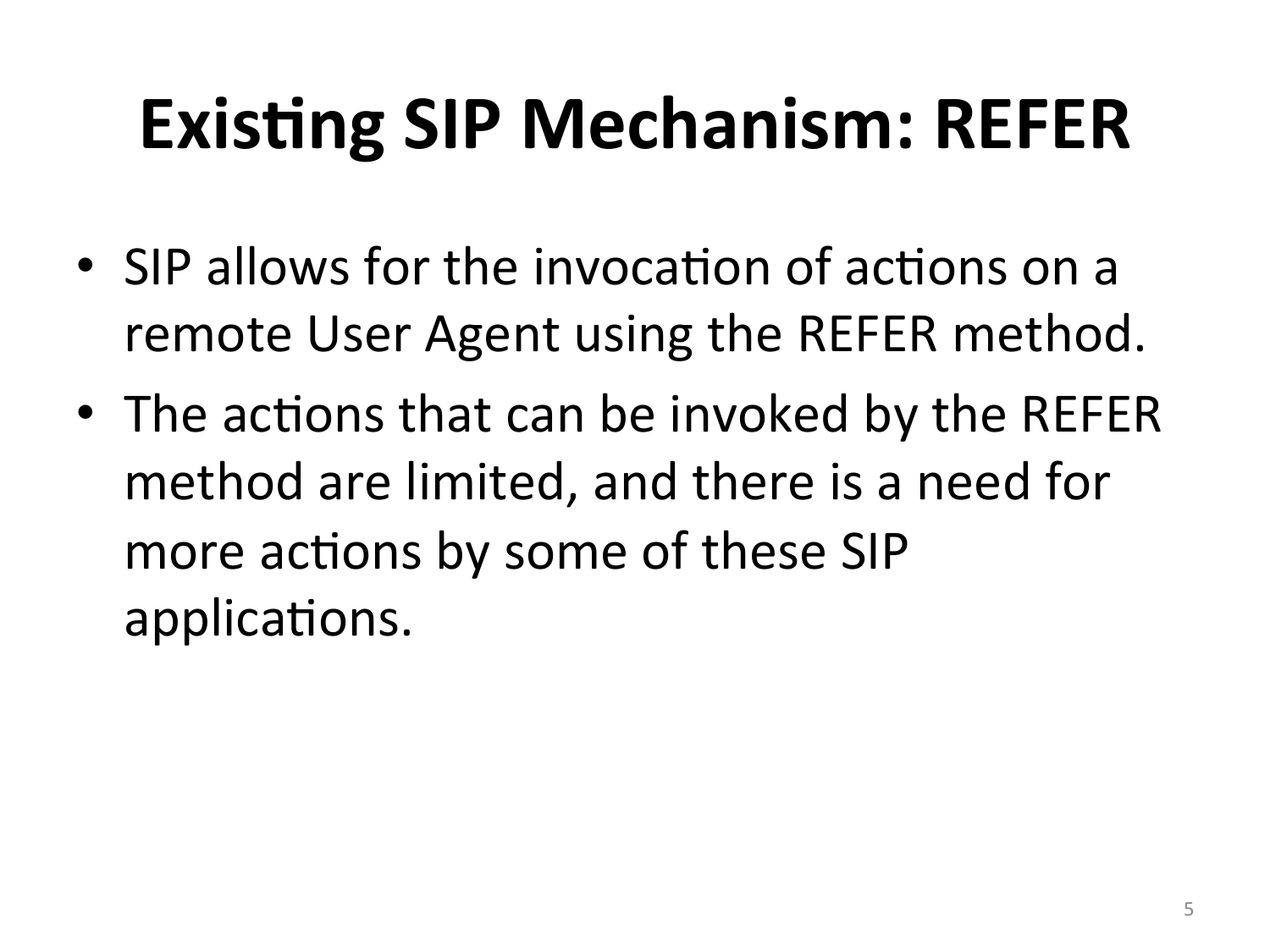### **Existing Actions available with REFER**

- Initiate a call (rfc3515)
- Terminate an active call (rfc5850)
- Drop a user from a conference (rfc4579)
- Terminate an outgoing ringing call
- Send a SUBSCRIBE to a remote UA
- Send a REFER to a remote UA
- And much more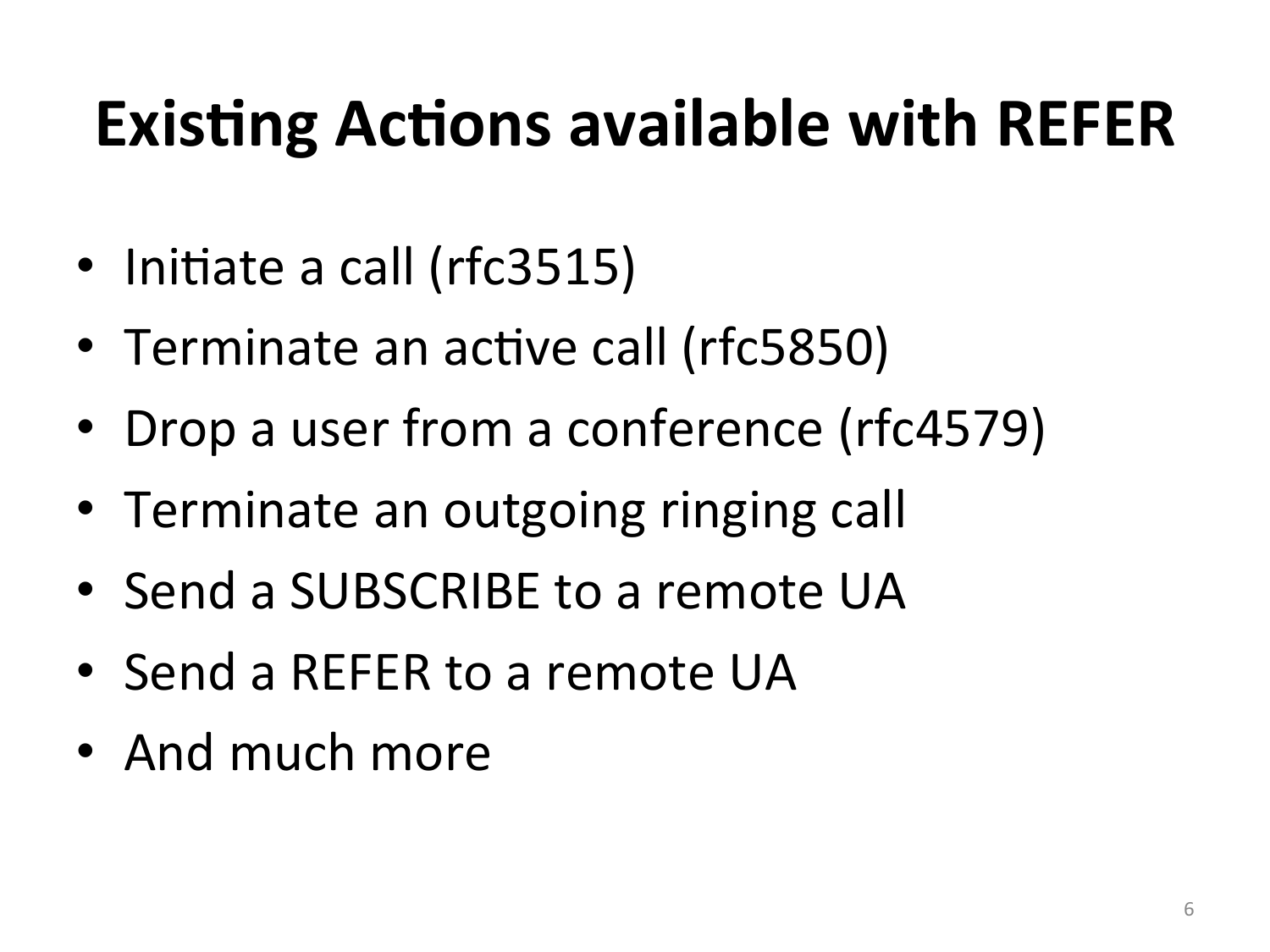# **Needed Call Control Actions**

- Answer a call
- Decline a call
- Send a call to voicemail
- $\bullet$  Hold a call
- $\bullet$  Un-hold a call
- Conference
	- Add(
	- Remove(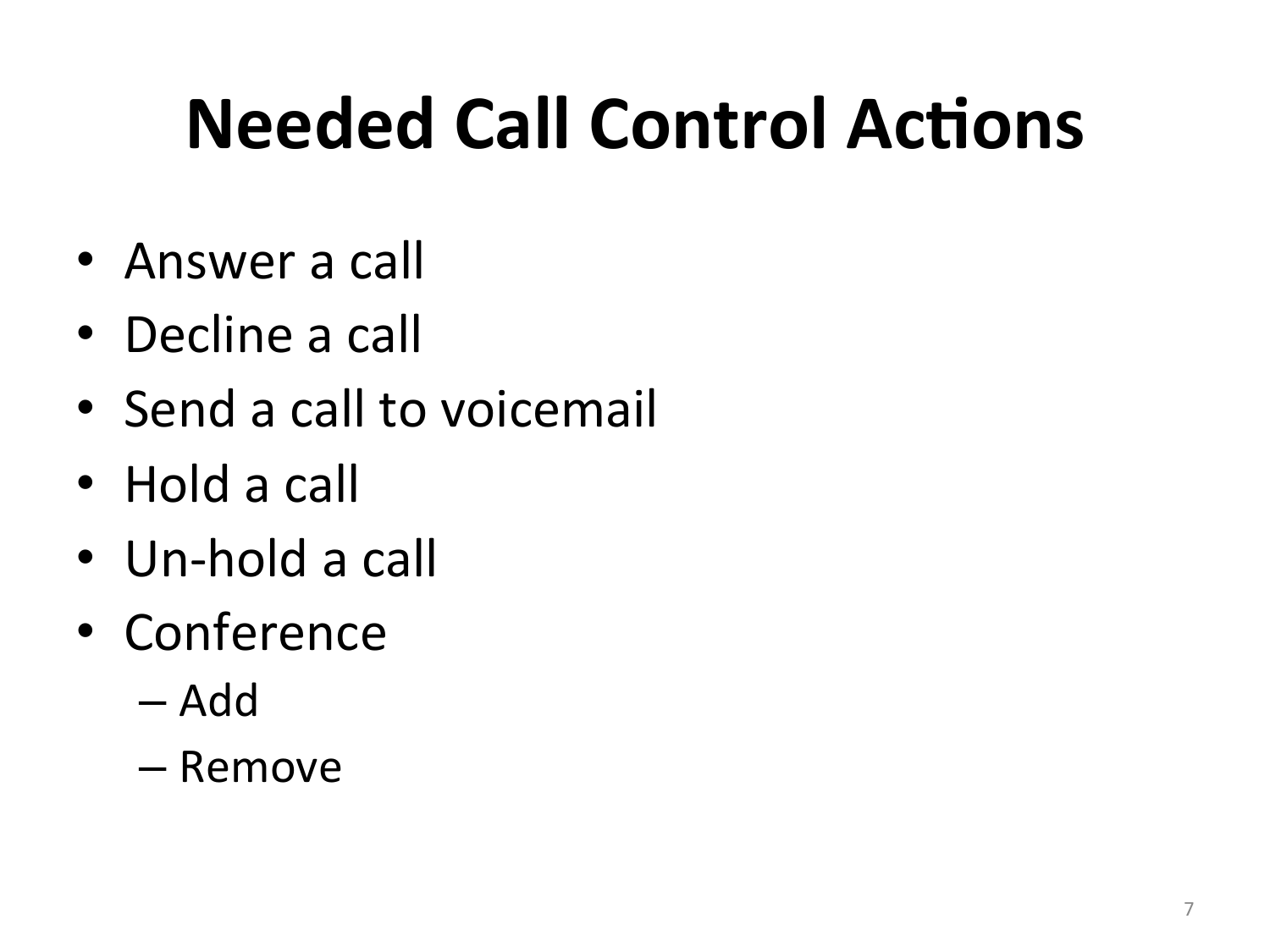# **Needed Device Control Actions**

- Use a specific transducer when initiating or answering a call
- Mute an active call
- Un-mute an active call
- Ignore a call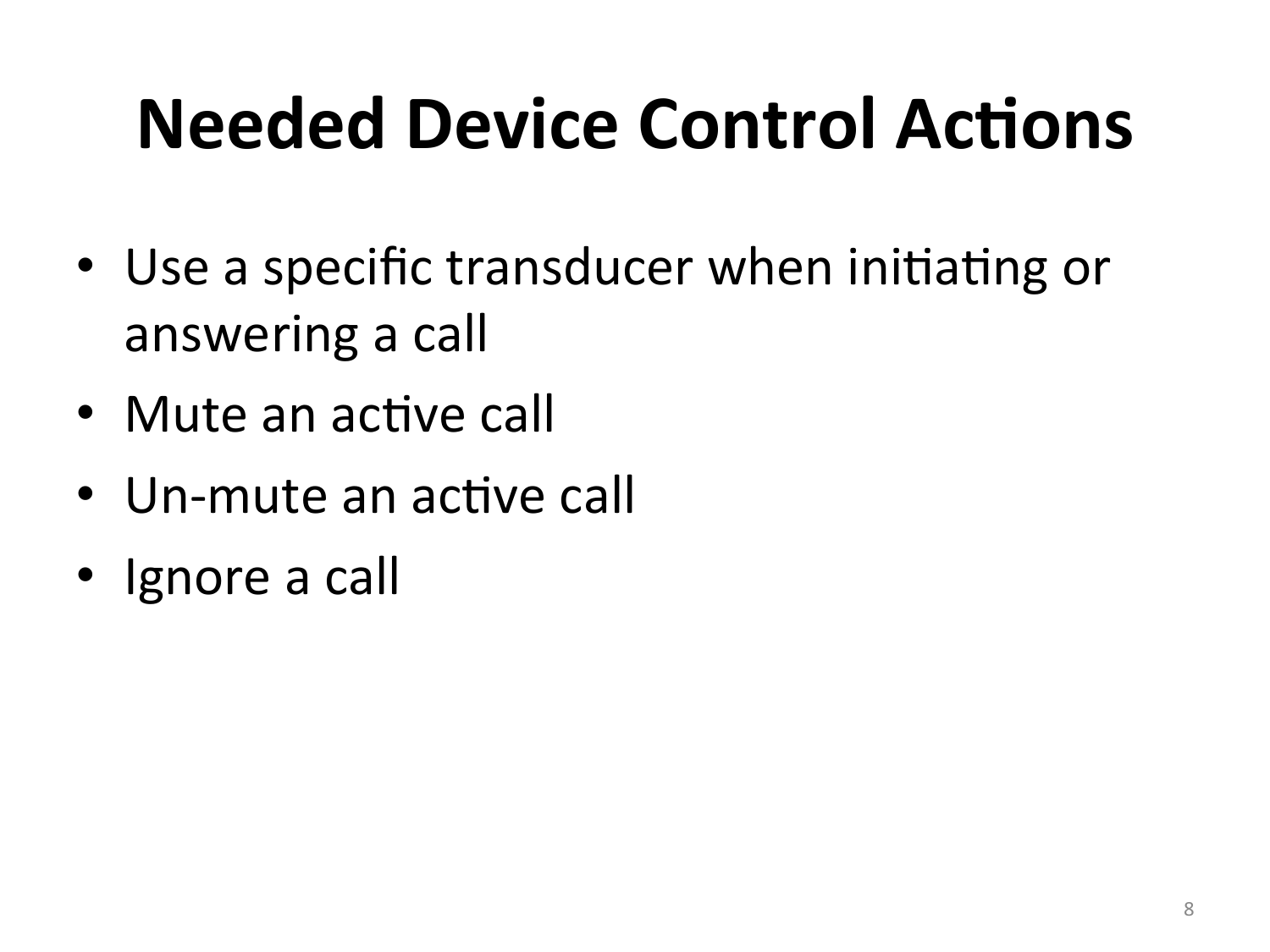### **Possible Solutions**

- A SIP-based mechanism for both Call and Device control  $-$  E.g., REFER, INVOKE
- A SIP-Tunneling approach for both Call and Device control  $-$  E.g., TR87
- A SIP-based mechanism for Call control and non-SIP-based protocol for Device control
	- E.g., REFER or INVOKE for Call control
	- $-$  E.g., BFCP-based protocol for Device control
- A non-SIP-based mechanism for both Call and Device control
	- $-$  E.g., BFCP-based protocol for both Call and Device control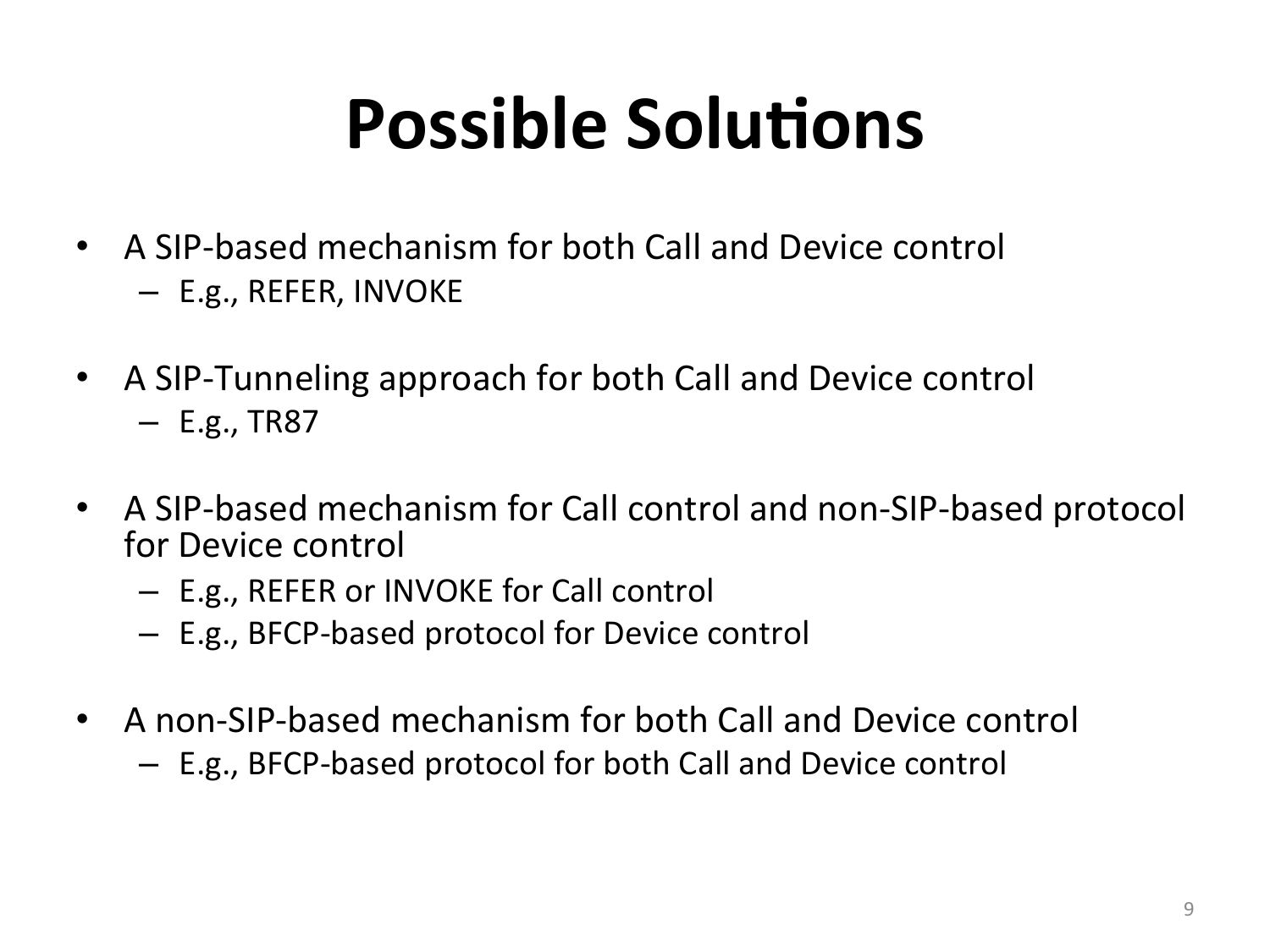# **Purpose of the WG**

- Evaluate the existing and proposed mechanisms
- Clearly define Call Control and Device Control
- Choose or define a mechanism to address the Call Control and Device Control needs
- Define a model for the actions
- Define a scope for the actions
- Define an initial set of actions
- The new mechanism(s) must allow for new actions to be define later on